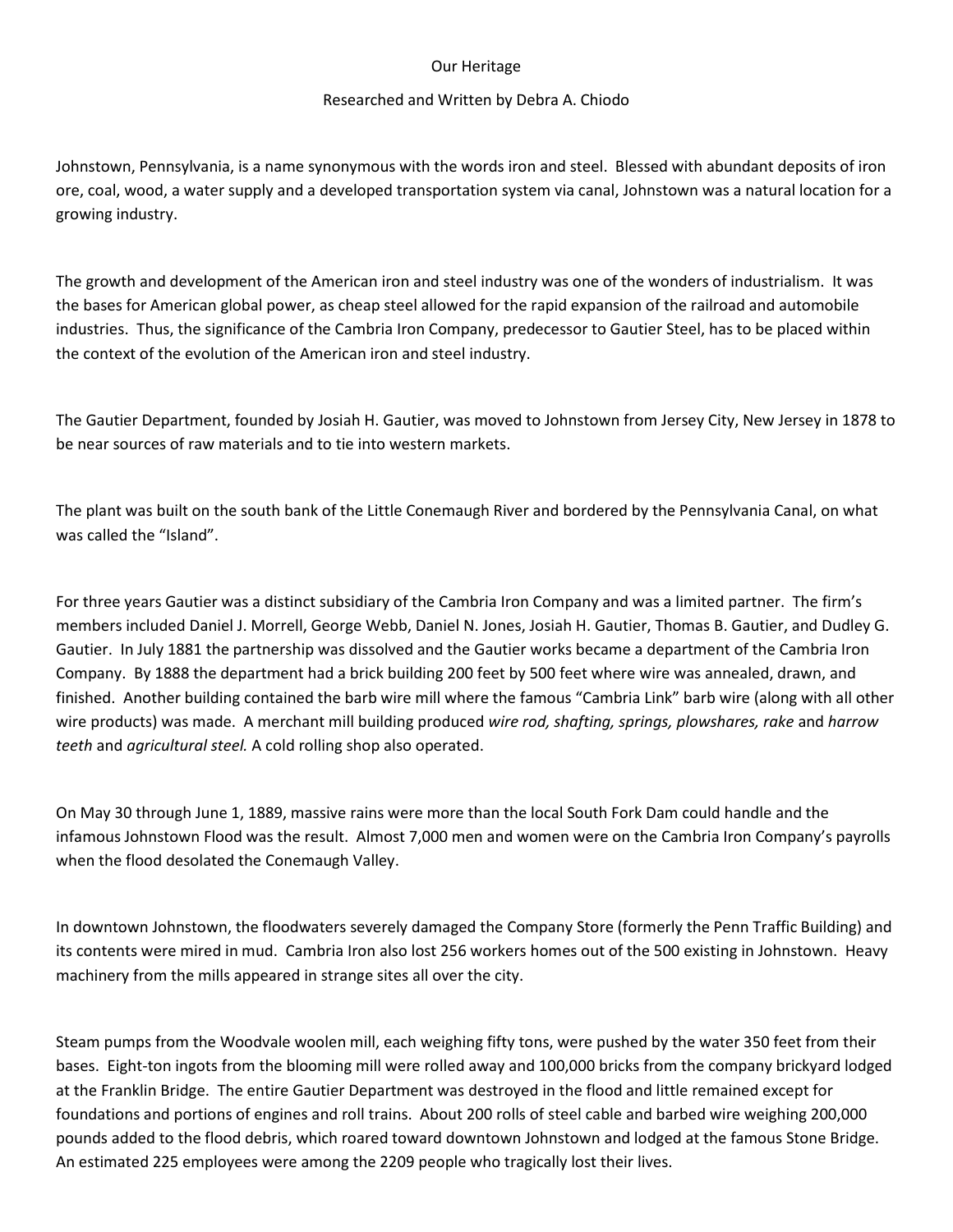Survivors did not immediately know whether their principal employer would remain in business after the devastating flood. The Gautier works were held in abeyance till finally on June  $4^{TH}$ , the great whistle at the blast furnaces sounded for ten minutes indicating the resumption of work.

The Gautier Plant was rebuilt on the site of the former canal basin of the Pennsylvania Mainline Canal. Rebuilding the mills after the 1889 flood's destruction started immediately. A lot of filling was done, which raised the level of the worKs "high above any possible danger of floods." Two months were required to reinstall machines and to build temporary sheds. Workers untangled, cleaned and straightened wire, which was sold at a lower price. Carpenters built temporary shelters to house the equipment while other workers searched the river and streams for missing patterns. By August a shearing machine was in operation and a cold roll shop soon after. The temporary plant was back in operation by September 1889.

By 1906 thirteen bar bills had been installed. The main building covered 15 acres. The complex extended for about 3,600 feet along the Little Conemaugh River. It included the following shops and mills: 12inch-1, 9inch-1, 9inch-3, 8inch-2, 8inch-3, 14inch, 10-18inch, 10inch-1, 13inch, 20inch, 22inch, 36inch universal plate mill, rake shop, machine shop, disc shop, cold rolling, drawing shop, machine shop, pattern shop and blacksmith shop, all entirely serviced by two coal fired boiler houses.

In 1923 when Bethlehem Steel Corporation purchased Cambria Iron, a large portion of the plant was in rundown condition. Between 1924 and 1926 Bethlehem modernized and rebuilt it. Iron production costs were high at Johnstown compared to other plants. Concentration was put on products for local outlets or in which the costs of iron and raw steel were unimportant in the value of the finished product, such as Gautier's specialized products. The Gautier Division was considered a better place to work, as many skilled workers were employed there.

A major first improvement was the installation of a group of bar mills capable of producing large tonnages. In addition, several merchant bar mills were modernized, including the 12-inch Mill. The new mills were made up of the following: the 14-inch structural mill produced *flats, angles, rails* up to 45 pounds per yard, *bevels, tees, mine ties, Z bars* and *auto rim sections,* the 10-inch bar mill produced *flats, concave spring, rounds, squares, hexagons, special sections* and *reinforcing bars,* the 9-inch No. 2 mill made *window sash sections, flats, special auto sections, channels, small tees, angles* and other *special sections.*

By the 1950S the entire Johnstown facility employed over 18,000 workers, with 6,000 in the Gautier Plant. Their capacity to produce steel rose to 20 million tons of steel ingots and castings and production reached 100% of that capacity, a record equal to the height of the war years. By 1951the Gautier Division's mills rolled steel bars in thousands of shapes and sizes. They were used for making *automobile springs, wheel rims, brake shoes, hinges, window frames, rail anchors,* and *sled runners.* Other finished products included *light rails, reinforcing bars, steel ties,* and *fence posts.*  Specialty shops made *items for reinforced concrete construction* and *long span joists* for building construction. Another shop produced *cut-and-formed blank shapes* from steel plates. Gautier produced essentially any type of steel bar or specialty needed throughout the world.

The 1960's were a period of modernization in the steel industry, not growth. However, Bethlehem Steel failed to attract modernization capital, especially for its Johnstown plant. For the first time in more than 100 years competition arrived